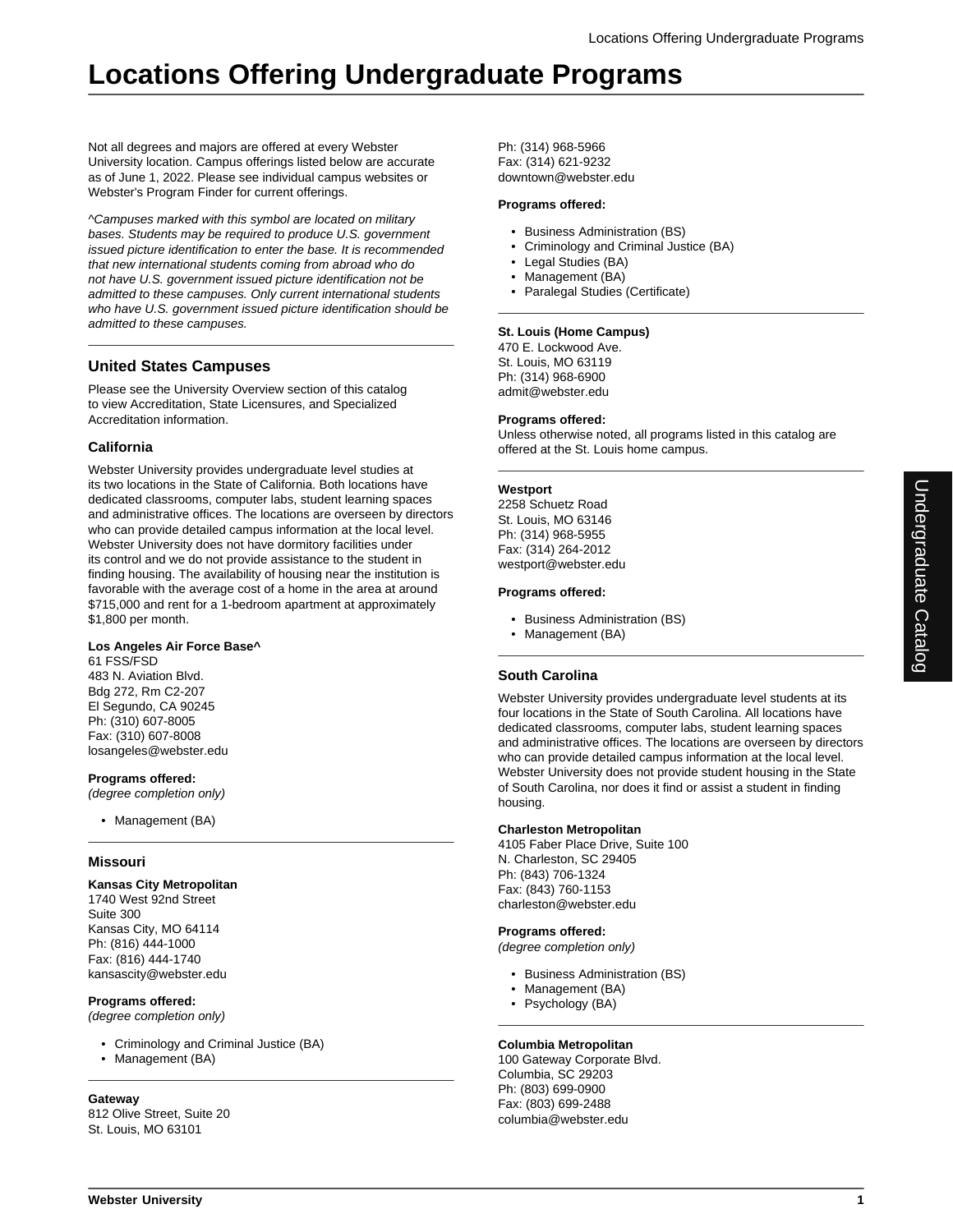## **Programs offered:**

(degree completion only)

- Business Administration (BS)
- Management (BA)
- Psychology (BA)

## **Myrtle Beach Metropolitan**

4589 Oleander Drive Myrtle Beach, SC 29577-5706 Ph: (843) 497-3677 Fax: (843) 497-9268 myrtlebeach@webster.edu

## **Programs offered:**

(degree completion only)

- Business Administration (BS)
- Management (BA)
- Psychology (BA)

## **International Campuses**

Please see the University Overview section of this catalog to view International Accreditations and Recognitions information.

## **Austria**

## **Vienna**

Palais Wenkheim, 23 Praterstrasse 1020 Vienna, Austria AUSTRIA Ph: (011) 431-269-92-93 Fax: (011) 431-269-92-93-13

## **Programs offered:**

- Business (Minor)
- Business Administration (BSc)\*
- Diplomacy and International Organization (certificate)
- Economics (Minor)
- History (Minor)
- International Relations (BA)
- International Relations (Minor)
- Management (BA)
- Management (Minor)
- Management (BA) with an Emphasis in International **Business**
- Management (BA) with an Emphasis in Marketing
- Philosophy (Minor)
- Political Science (Minor)
- Psychology (BA)
- Psychology: General (Minor)
- Strategic Communication (BA)

\*NOTE: The bachelor of science (BS) degree is abbreviated as BSc when completed in Vienna with Austrian accreditation.

## **Georgia**

#### **Tbilisi**

Ilia Chavchavadze Avenue N82 Tbilisi, Republic of Georgia, 0162 Tbilisi@webster.edu

#### **Programs offered:**

- Business Administration (BS)
- International Relations (BA)
- Media Studies (BA)

## **Ghana**

## **Accra**

Plot #445B Luanda Close East Legon, Accra, Ghana Ph: +233-30-250-7393

#### **Programs offered:**

- Africana Studies (Minor)
- Computer Science (BS)
- International Relations (BA)
- Management (BA)
- Media Studies (BA)
- Psychology (BA)
- Psychology: General (Minor)

## **Greece**

## **Athens**

9 Ipitou Street Athens, Greece GR 105 57 Ph: +011 30 211 9905300/9

#### **Programs offered:**

- Anthropology: Archaeology Focus (Minor)
- Business Administration (BS)
- Computer Science (BS)
- Economics (BA)
- English (BA)
- Finance (BS)
- International Relations (BA)
- Management (BA) • Management (BA) with an Emphasis in Human Resources Management
- Management (BA) with an Emphasis in International Business
- Management (BA) with an Emphasis in Marketing
- Media Studies (BA)
- Political Science (BA)
- Psychology (BA)
- Psychology (BS)
- Psychology: General (Minor)

## **The Netherlands**

#### **Leiden**

Boommarkt 1-2311 EA Leiden, Netherlands Ph: (011) 31 (0) 71 516 8000

#### **Programs offered:**

- Business Administration (BS)
- Entrepreneurship (Certificate)
- International Human Rights (Certificate)
- International Relations (BA)
- Management (BA) with an Emphasis in International Business
- Psychology (BA)
- Psychology (BA) with an Emphasis in Mental Health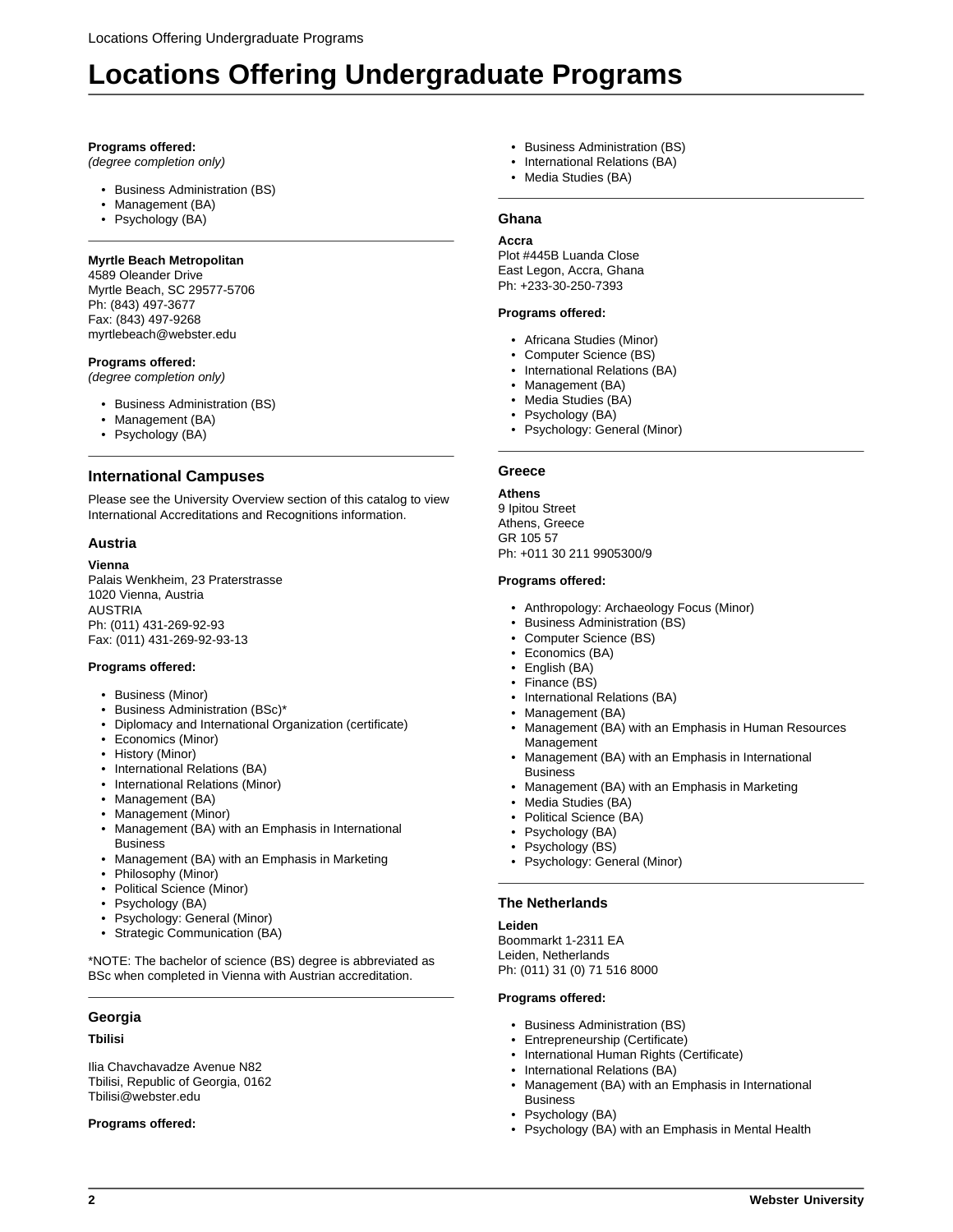- Psychology (BS)
- Psychology: General (Certificate)

## **Singapore**

## **Singapore**

Webster University at PSB Academy Marina Square, 6 Raffles Blvd, #03-200 Singapore 03594 Ph: +65 6885 1000

## **Programs offered:**

- Business Administration (BS)
- Computer Science (BS)
- Computer Science (BS) with an Emphasis in Cybersecurity • Management (BA)
- Management (BA) with an Emphasis in International Business
- Psychology: General (Minor)

## **Switzerland**

## **Geneva**

15, Route de Collex, CH - 1293 Bellevue Geneva, Switzerland Ph: (011) 41-22-959-8000 Fax: (011) 41-22-959-8013

## **Programs offered:**

- Business (Minor)
- Business Administration (BS)
- Computer Applications (Minor)
- Computer Science (BS)
- Computer Science (BS) with an Emphasis in Cybersecurity
- Computer Science (Minor)
- Data Analytics (Certificate)
- Digital Media (Certificate)
- Economics (BA)
- Economics (Minor)
- Entrepreneurship (Certificate)
- Finance (BS)
- French (Minor)
- History (Minor)
- International Human Rights (Certificate)
- International Human Rights (Minor)
- International Relations (BA)
- International Relations (BA) with an Emphasis in International **Economics**
- International Relations (BA) with an Emphasis in Migration and Refugee Studies
- International Relations (Minor)
- Journalism (Minor)
- Magazine Production (Certificate)
- Management (BA)
- Management (Minor)
- Management (BA) with an Emphasis in Marketing
- Marketing (Certificate)
- Mathematics (Minor)
- Media Studies (BA)
- Media Studies (Minor)
- Migration and Refugee Studies (Certificate)
- Photography (BA)
- Photography (Minor)
- Photojournalism/Editorial Photography (Certificate)
- Political Science (Minor)
- Psychology (BA)
- Psychology (BA) with an Emphasis in Mental Health
- Psychology (BS)
- Psychology: General (Certificate)
- Psychology: General (Minor)

## **Uzbekistan**

## **Tashkent**

13 Navoi Avenue Tashkent 10011 Uzbekistan Ph: +998 71 241 3300

## **Programs offered:**

- Business (Minor)
- Business Administration (BS)
- Economics (BA)
- Economics (Minor)
- Education Studies (BEd) with an Emphasis in Primary Education
- Education Studies (BEd) with an Emphasis in Preschool Education
- Education Studies (BEd) with an Emphasis in English Education
- Film, Television and Video Production (Minor)
- International Relations (BA)
- International Relations (Minor)
	- Management Information Systems (BS)
	- Media Studies (BA)
	- Media Studies (Minor)

## **Online Programs**

Webster University offers students unparalleled opportunities to advance their career with a distinctive blend of classroom and online degree programs.

Students can pursue their degree entirely online, or mix classroom and online courses according to their preferences, interests, and work or family commitment.

Webster University's WorldClassRoom offers courses and programs that students can participate in any time of day or night, from anywhere they have a computer with internet access, such as work, home, the library, or while traveling.

Online students will be taught under the same rigorous academic standards as our traditional classroom programs, yet, everything needed to earn a degree or just take a course is online and accessible 24 hours a day, 7 days a week during the regular academic term. Due to this dynamic environment, students can expect regular interaction and feedback on work submitted within 7 days.

WebNet+ is a new online video offering at Webster University, which is available for a limited selection of courses and programs. WebNet+, Webster's Networked course delivery method connects students and faculty in real time to learn, engage and collaborate. This allows Webster students from any location to enroll in one of the selected courses and participate virtually in discussions and activities. WebNet+ courses are synchronous, which means that students are expected to login and participate throughout the entire session through technology such as WebEx or Vidyo as well as WorldClassRoom.